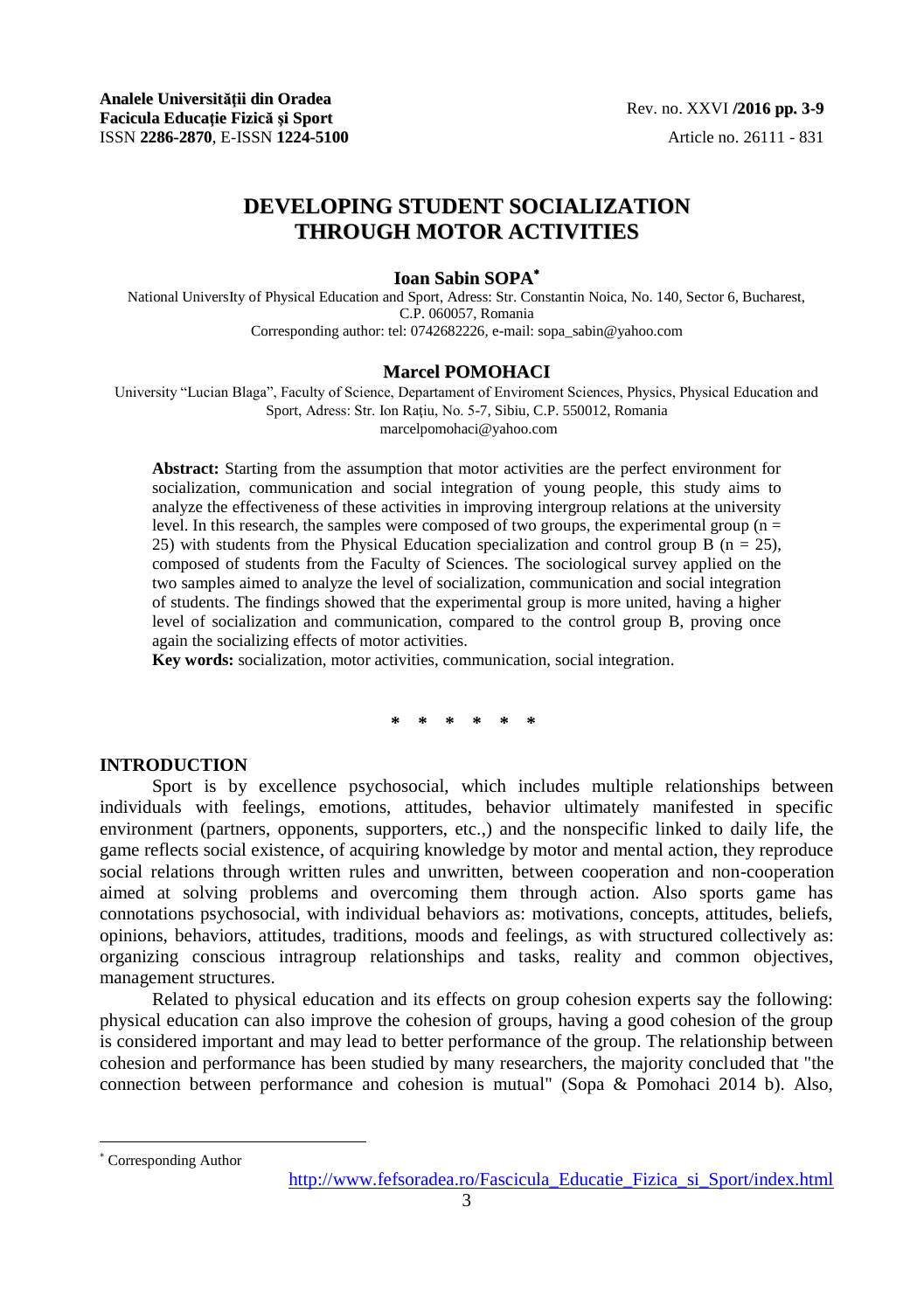groups or successful teams are built around strong leaders and the importance of this role is growing in the nowadays sports in all categories (Sopa & Pomohaci, 2015).

Socialization through motor activities aimes a wide range of consequences of practicing physical exercises: from the training of motor skills and social competence, until the acquisition of values and social norms (Sopa & Pomohaci, 2014).

Physical education and sport can be considered factor of socialization and social integration as a result of their characteristics (Stanescu, 2000):

 - It takes place mostly in groups, thereby facilitating interaction between individuals (basic condition for the socialization process). The model in which is organized the interaction between individuals within physical education, determine different levels of its manifestation.

 - Through its content and forms of organization, it creates an environment that allows psychosocial appearance and manifestation of all interaction types, ranging from cooperative to the adversity. By the specific of the organization of practicing physical exercises, of sports branches, individuals meet cooperative roles simultaneously - with members of their teams, but also of adversity - with other team members.

 - Physical education and sports bring the individual into a position to evaluate others and evaluate themselves, which contributes to the formation of self-image. Socialization is favored due to the fact that physical education, but especially sports involve competition between individuals and groups of individuals. Through competition is made the comparison with itself and others, it makes rankings by values.

- Motor behavior in physical education and sport is socializing because favors the emergence of social phenomena like communication, social interaction, cooperation involved in social interaction. From the socialization point of view, schemes and forms of personal interaction are more important than the branches of sport practiced. Some factors are determinant: the degree of cooperation between individuals, quality management, competitive spirit, the importance given to the victory, the share of individual activity and decision-making freedom.

Also, sportive activities develop communication, intergroup relationship, and group cohesion. We can demonstrate that motor activities can develop group cohesion, development of positive intergroup relationships, discover the group leader and most importantly integrate and reintegrate children into the social group. Group cohesion is very important in the evolution of school performance as a group, therefore in collectives where we can find positive relationships as sympathy and friendships work efficiency is greater (Sopa & Pomohaci, 2014 a).

Another important contribution of the motor activities is their socializing role, demonstrated by many researchers from different fields saying that these activities represent the perfect framework in the social development of young people (Sopa & Pomohaci, 2014 e).

Many skills are learned by young people using team sports, one is even the competition. Nowadays we meet competition every day and in every area. As adults we meet competition when looking for a job or trying to find better jobs, school children meet competition for notes. (Sopa & Pomohaci, 2015 b). Socialization through sport means the measure that attitudes, values, skills, traits, transfer rules are learned in sports and other activities and how they manifests itself in social institutions (Epuran, 1998).

Socialization through sport is a process of social integration through communication, understanding, and cooperation, an interactive role for conflict resolution. Therefore, is structured on cognitive, affective, and motivational structures, as well as the performance, conduct, and performance of sports groups (Sopa & Pomohaci, 2014 c). Also, situational factors are important for the cohesion of groups like leaving close to each other, sharing the same hobbies and activities, the same uniforms or clothing, group rituals etc (Sopa & Szabo, 2014).

Extracurricular activities in physical education are precisely those that reveal new facets of the behavior, of the motor act in relation to direct social work; special importance has the value of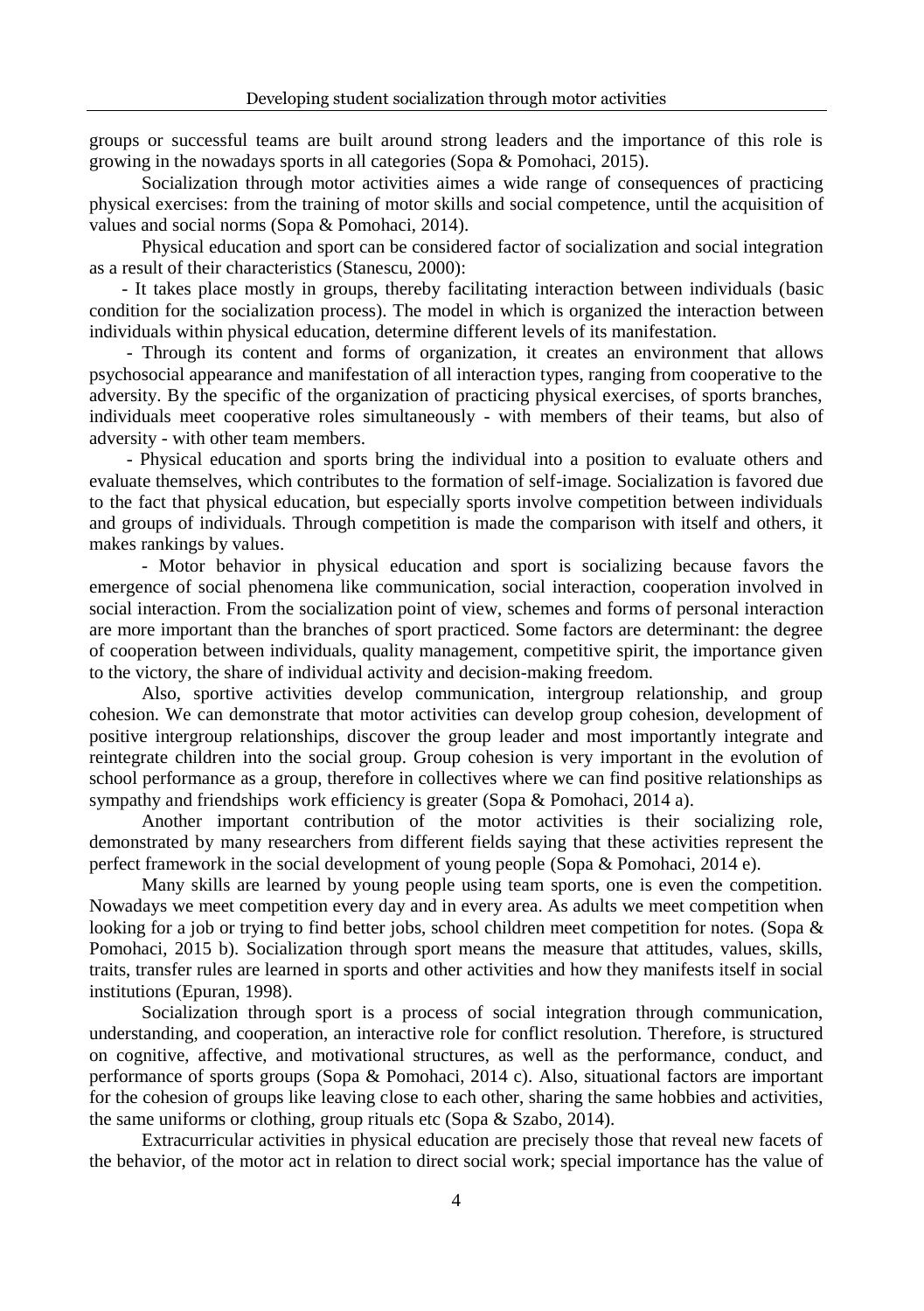these activities, being equally prevention, compensation, and therapy, sports activities stimulates collective integration of the individual, educating cooperative attitude, honesty and fairness (Florea, 1998).

Seen as a social institution, sport has its own base in society, has rules, laws, specific ways of sanctioning, binding friendships (both social and cultural) and communication systems, principles and ideologies (Sopa & Pomohaci, 2014 f).

Individuals learn through sport to work together, to assume certain roles within the group and to define themselves within the group (Sopa, 2014 a).

Socialization through sport is a complex process through which individuals learn skills, attitudes, values and ways of behavior that allows functioning in a particular culture. These modes of behavior are learned in institutions like school or family (Sopa & Pomohaci, 2014 d).

Socialization of sports performance is a complex psychosocial process conditionate by many economic and non-economic factors, socializing is done in the transmission and assimilation of values and behavioral patterns of individual and group sports; the purpose is to adapt, training and social integration of the individual (Ungureanu et. al., 1998).

## **PURPOSE**

The purpose of this research was to discover the effects of motor activities on the level of socialization, communication and social integration of students.

### **OBJECTIVES**

The main objective of the research was to analyze the effect of motor activities regarding the socialization level, communication level, and social integration of students.

## **HYPOTHESIS**

Using a sociological questionnaire can provide the opportunity of analyzing the level of socialization, communication and social integration of students in the group to which they belong.

## **MATERIALS AND METHODS**

Research methods used in this study were: the method of investigation and data collection (documentary theory) statistical methods of processing and interpretation of data, the survey method - sociological survey. The sociological questionnaire applied on the two sample of students had as purpose finding the motivational factors regarding group membership, socialization, and group cohesion, intragroup relations etc. The questionnaire included 12 items, each trying to discover some pieces of the socialization and group cohesion puzzle.

*The content of the sociological questionnaire applied to the students*

Bibliographical sources used in developing sociological survey were: Eys, M. A. Carron, A. V., Bray, S. R., Beawley, L. R. (2007), Dragnea, A., et al. (2006), Cârstea, G. (2000).We use the following types of scales in the questionnaire:- pre-proportional 5 answers scale - we used this 5 answers scale for the quantitative variables, allowing us most types of operations and a thorough statistical processing.

We used the following scale of five levels:

- 5 Totally agree with the statement
- 4 Agreement with the statement
- 3 Somewhat agree with the statement
- 2 Somewhat disagree with the statement
- 1 Disagree with the statement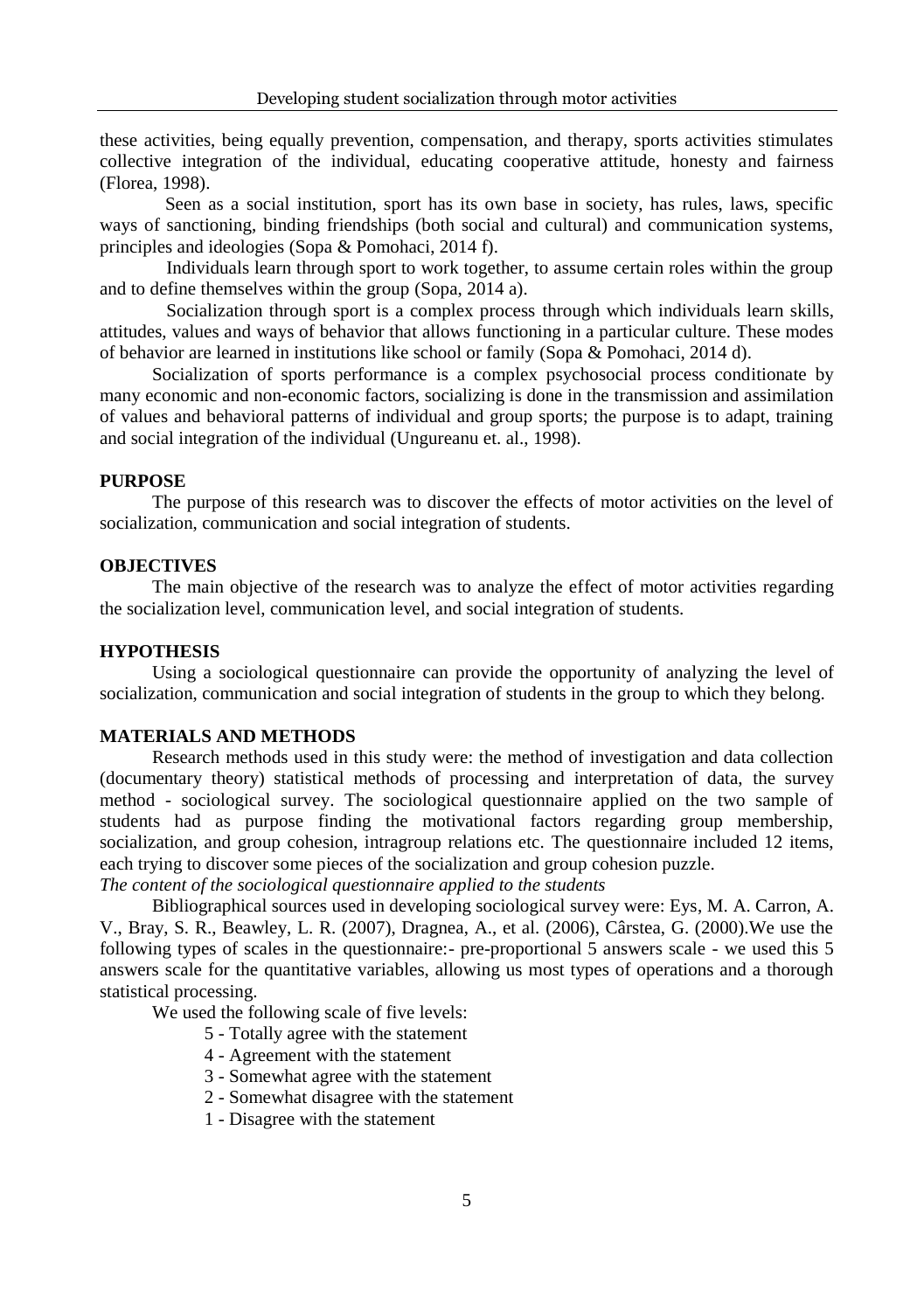## **RESEACH SAMPLES**

The research sample was composed of two groups of students: A - the experiment group and B - the control group. A group, the experimental group, was composed of 25 students, 15 male, and 10 female, with an age mean of 20 years, all students were in 2-year specialization at Physical Education and Sports. Group B, the control group, was composed of 25 students, 13 male, and 12 female, with an age mean of 20 years, all students in the 2-year at Faculty of Sciences. With the experimental group, group A, we conducted numerous activities like the motor activities in teams, training camps, contests, competitions. With group B, the control group, we worked the normal course comply with the specific curriculum.

## **RESULTS**

Sociological questionnaire addressed to the students from the two samples was provided with 12 items, each with a response scale with 5 levels, aiming to analyze the degree of cohesion of group, communication in the group, the level of acceptability of individuals, the level of cooperation and into help, socialization and social integration of students.

In Table 1 we can see in the first column the 12 items of the sociological survey and in the following columns, we have the student's answers in the experimental group (A) and control group (B) depending on what mark they chose from 1 to 5.

| The answeres to the sociological questionnance            |              |    |                |                |                             |                             |                |                |              |                          |  |
|-----------------------------------------------------------|--------------|----|----------------|----------------|-----------------------------|-----------------------------|----------------|----------------|--------------|--------------------------|--|
|                                                           |              |    | Δ              |                | 3                           |                             | $\overline{c}$ |                |              |                          |  |
| The sociological questionnaire items                      | $\mathbf{A}$ | B  | $\mathbf{A}$   | B              | $\mathbf{A}$                | B                           | $\mathbf{A}$   | B              | $\mathbf{A}$ | B                        |  |
| 1. I like to communicate and collaborate with colleagues  | 10           | 8  | 6              | 5              | $\overline{\mathcal{A}}$    | $\overline{\mathcal{A}}$    | 1              | 3              | 3            | $\overline{\phantom{0}}$ |  |
| during work group                                         |              |    |                |                |                             |                             |                |                |              |                          |  |
| 2. I will miss my group colleagues when the semester      | 12           | 9  | 6              | $\overline{7}$ | $\mathcal{F}$               | $\mathfrak{D}$              | 1              | $\mathcal{F}$  | 3            | 4                        |  |
| will end                                                  |              |    |                |                |                             |                             |                |                |              |                          |  |
| 3. Some of my best friends are part of this group of      | 14           | 11 | $\mathcal{F}$  | $\overline{4}$ | 3                           | $\mathcal{F}$               | 1              | 3              | 4            | 4                        |  |
| colleagues                                                |              |    |                |                |                             |                             |                |                |              |                          |  |
| 4. I like to practice with my classmates during various   | 12           | 8  | $\overline{7}$ | 5              | $\mathbf{1}$                | $\mathcal{F}$               | $\overline{c}$ | $\mathcal{F}$  | 3            | 6                        |  |
| activities                                                |              |    |                |                |                             |                             |                |                |              |                          |  |
| 5. Colleges would prefer better to do activities together | 14           | 8  | $\overline{4}$ | $\overline{2}$ | $\overline{2}$              | 3                           | $\mathbf{1}$   | $\overline{4}$ | 4            | 8                        |  |
| than either alone                                         |              |    |                |                |                             |                             |                |                |              |                          |  |
| 6. All colleagues want everyone to participate in all     | 10           | 7  | $\overline{c}$ | 3              | $\mathcal{F}$               | 3                           | 4              | 3              | 6            | 9                        |  |
| group activities                                          |              |    |                |                |                             |                             |                |                |              |                          |  |
| 7. Our colleagues meet and practice group activities      | 12           | 8  | $\mathfrak{D}$ | $\overline{4}$ | $\overline{5}$              | $\mathcal{F}$               | $\mathfrak{D}$ | 4              | 4            | 6                        |  |
| outside courses                                           |              |    |                |                |                             |                             |                |                |              |                          |  |
| 8. Our group spends time socializing before the           | 11           | 11 | $\overline{5}$ | $\overline{4}$ | 1                           | $\mathcal{D}_{\mathcal{L}}$ | $\mathcal{E}$  | $\mathcal{E}$  | 5            | 5                        |  |
| beginning of classes and after finishing them             |              |    |                |                |                             |                             |                |                |              |                          |  |
| 9. Group activities require our cooperation and mutual    | 14           | 10 | $\overline{4}$ | $\overline{4}$ | 1                           | $\mathcal{F}$               | 1              | $\mathcal{F}$  | 5            | 5                        |  |
| assistance to fulfill assigned tasks                      |              |    |                |                |                             |                             |                |                |              |                          |  |
| 10. If one of the group members would have problems       | 12           | 9  | 5              | $\overline{4}$ | $\mathcal{D}_{\mathcal{L}}$ | $\overline{c}$              | $\overline{2}$ | $\overline{4}$ | 4            | 6                        |  |
| at one of the exercises everybody would like to help him  |              |    |                |                |                             |                             |                |                |              |                          |  |
| 11. I can perform assigned tasks alone, without the help  | 8            | 10 | $\overline{c}$ | 5              | $\overline{4}$              | $\overline{c}$              | $\overline{c}$ | $\mathcal{F}$  | $\mathbf Q$  | 5                        |  |
| of other colleagues                                       |              |    |                |                |                             |                             |                |                |              |                          |  |
| 12. Our group colleagues communicate and express          | 12           | 10 | $\mathcal{E}$  | $\overline{c}$ | $\mathfrak{D}$              | 3                           | $\mathfrak{D}$ | $\overline{5}$ | 6            | 5                        |  |
| themselves freely during classes                          |              |    |                |                |                             |                             |                |                |              |                          |  |

Table 1 – The answeres to the sociological questionnaire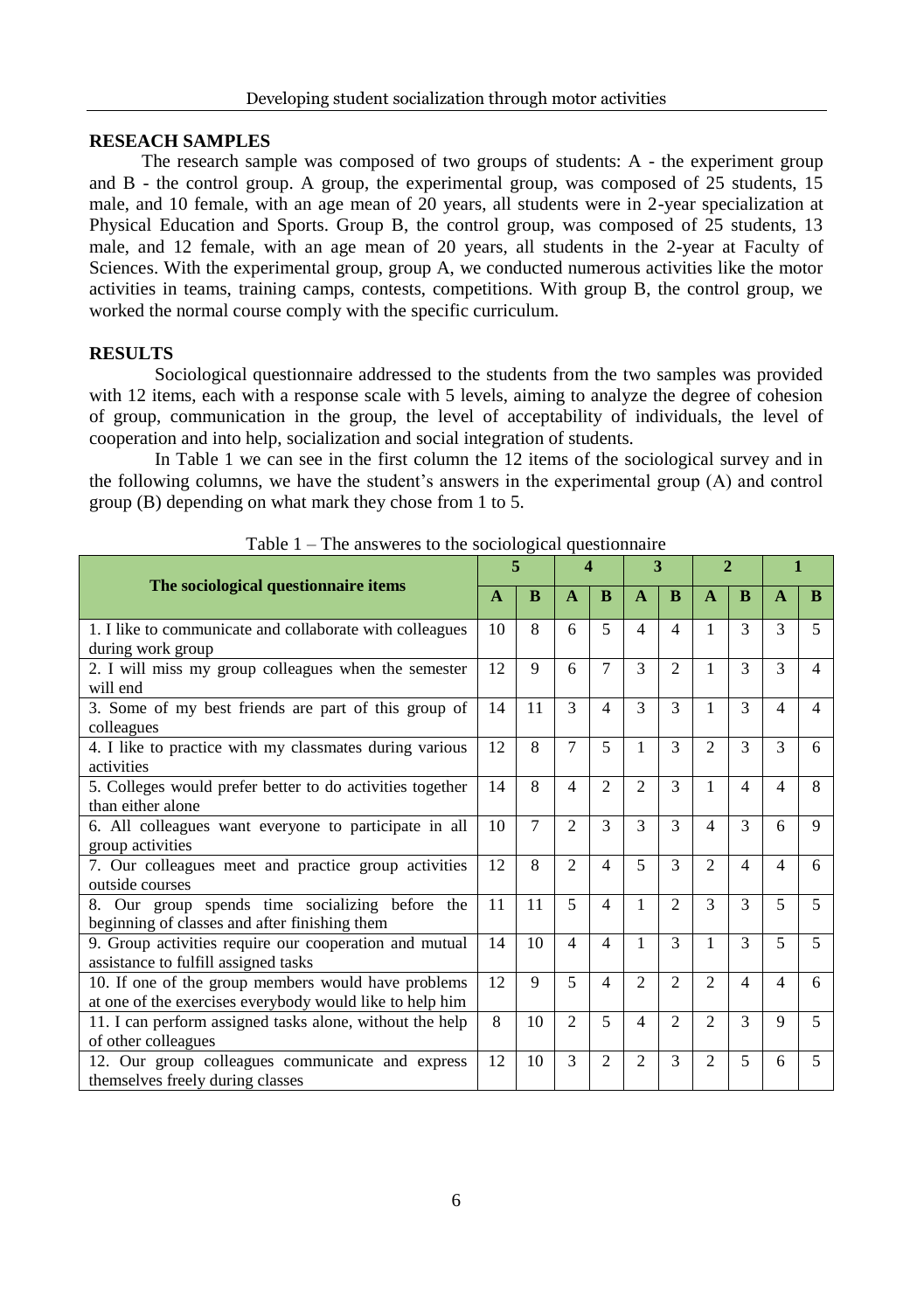|  |  |  | Developing student socialization through motor activities |
|--|--|--|-----------------------------------------------------------|
|  |  |  |                                                           |
|  |  |  |                                                           |

| <b>Item</b><br>chestionar | <b>Media</b><br>aritmetică |      | <b>Mediana</b> |   | <b>Abaterea</b><br>standard |      | <b>Skewness</b> |         | <b>Kurtosis</b> |         | <b>Testul-T</b><br>pe gen |       |
|---------------------------|----------------------------|------|----------------|---|-----------------------------|------|-----------------|---------|-----------------|---------|---------------------------|-------|
|                           | A                          | B    | A              | B | A                           | B    | A               | B       | $\mathbf{A}$    | B       | T                         | p     |
| Item 1                    | 3.62                       | 3.38 | 4              | 4 | 1.46                        | 1.56 | $-0.86$         | $-0.46$ | $-0.55$         | $-1.28$ | 0.845                     | 0.201 |
| Item 2                    | 3.92                       | 3.58 | 4              | 4 | 1.38                        | 1.53 | $-1.18$         | $-0.73$ | 0.26            | $-1.03$ | 0.881                     | 0.191 |
| Item 3                    | 3.88                       | 3.67 | 5              | 4 | 1.54                        | 1.55 | $-1.06$         | $-0.76$ | $-0.42$         | $-0.97$ | 0.262                     | 0.262 |
| Item 4                    | 3.92                       | 3.25 | 4              | 4 | 1.41                        | 1.65 | $-1.20$         | $-0.31$ | 0.12            | $-1.62$ | 1.585                     | 0.597 |
| Item 5                    | 3.92                       | 2.92 | 5              | 3 | 1.53                        | 1.74 | $-1.16$         | 0.14    | $-0.20$         | $-1.82$ | 2.185                     | 0.017 |
| Item 6                    | 3.24                       | 2.88 | 3              | 3 | 1.69                        | 1.73 | $-0.18$         | 0.10    | $-1.73$         | $-1.79$ | 0.834                     | 0.204 |
| Item 7                    | 3.64                       | 3.26 | 4              | 4 | 1.55                        | 1.63 | $-0.65$         | $-0.25$ | $-1.10$         | $-1.64$ | 1.068                     | 0.145 |
| Item 8                    | 3.56                       | 3.58 | 4              | 4 | 1.64                        | 1.64 | $-0.64$         | $-0.68$ | $-1.32$         | $-1.25$ | 0.121                     | 0.501 |
| Item 9                    | 3.84                       | 3.46 | 5              | 4 | 1.62                        | 1.64 | $-1.05$         | $-0.50$ | $-0.63$         | $-1.47$ | 0.875                     | 0.193 |
| Item $10$                 | 3.76                       | 3.35 | 4              | 4 | 1.54                        | 1.67 | $-0.91$         | $-0.35$ | $-0.71$         | $-1.66$ | 1.148                     | 0.128 |
| Item 11                   | 2.92                       | 3.50 | 3              | 4 | 1.73                        | 1.64 | 0.08            | $-0.58$ | $-1.77$         | $-1.40$ | $-1.185$                  | 0.121 |
| Item 12                   | 3.52                       | 3.29 | 4              | 3 | 1.71                        | 1.68 | $-0.58$         | $-0.20$ | $-1.47$         | $-1.75$ | 0.505                     | 0.308 |

Table 2 – Statistic interpretation of answers

In Table 2 we performed statistical calculations for each item of the questionnaire, so in the first column we can find questionnaire items 1 to 12, in the second column we find calculated the arithmetic mean for each group  $(A - the experimental group, B - the control group)$  in the third column we find calculated the median, and standard deviation, coefficient Skewness, Kurtosis coefficient, and in the last column we calculated the difference in meaning between the two groups.

#### **DISCUSSIONS**

At the first item "I like to communicate and collaborate with colleagues during activities," the average grade for the experimental group was 3.62 compared to the control group B where the average response was 3.38, and the difference between the two groups was **significant** (0.845).

At the second item, "I will miss my colleague group when the semester will end", students experimental group responded with an average of 3.92 compared with those of control group B where the average response was 3.58, and the difference between the two groups was **not significant** (0.881).

Regarding the third item "some of my best friends are part of this group of colleagues", the average grade for the experimental group was 3.88 compared to the control group B where the average response was 3.67, and the difference between the two groups was **significant** (0.262).

At the fourth item, "I like to practice with my classmates during various activities", the average grade answers at the experimental group was 3.92, compared to the control group B that achieved an average rating of 3.25, the difference between the two groups was **not significant** (1.585).

At the fifth item, "colleagues would prefer to do activities together than each other alone," the arithmetic mean of responses in the experimental group was 3.92 compared to the control group B the where the average response was 2.92, the difference between the two groups was **significant** (2.185).

At item no. 6, "all colleagues want everyone to participate in all activities of the group", the average grade for the experimental group was 3.24, and compared to the control group B where we recorded an average of 2.88, the difference between groups was **not significant** (0.834).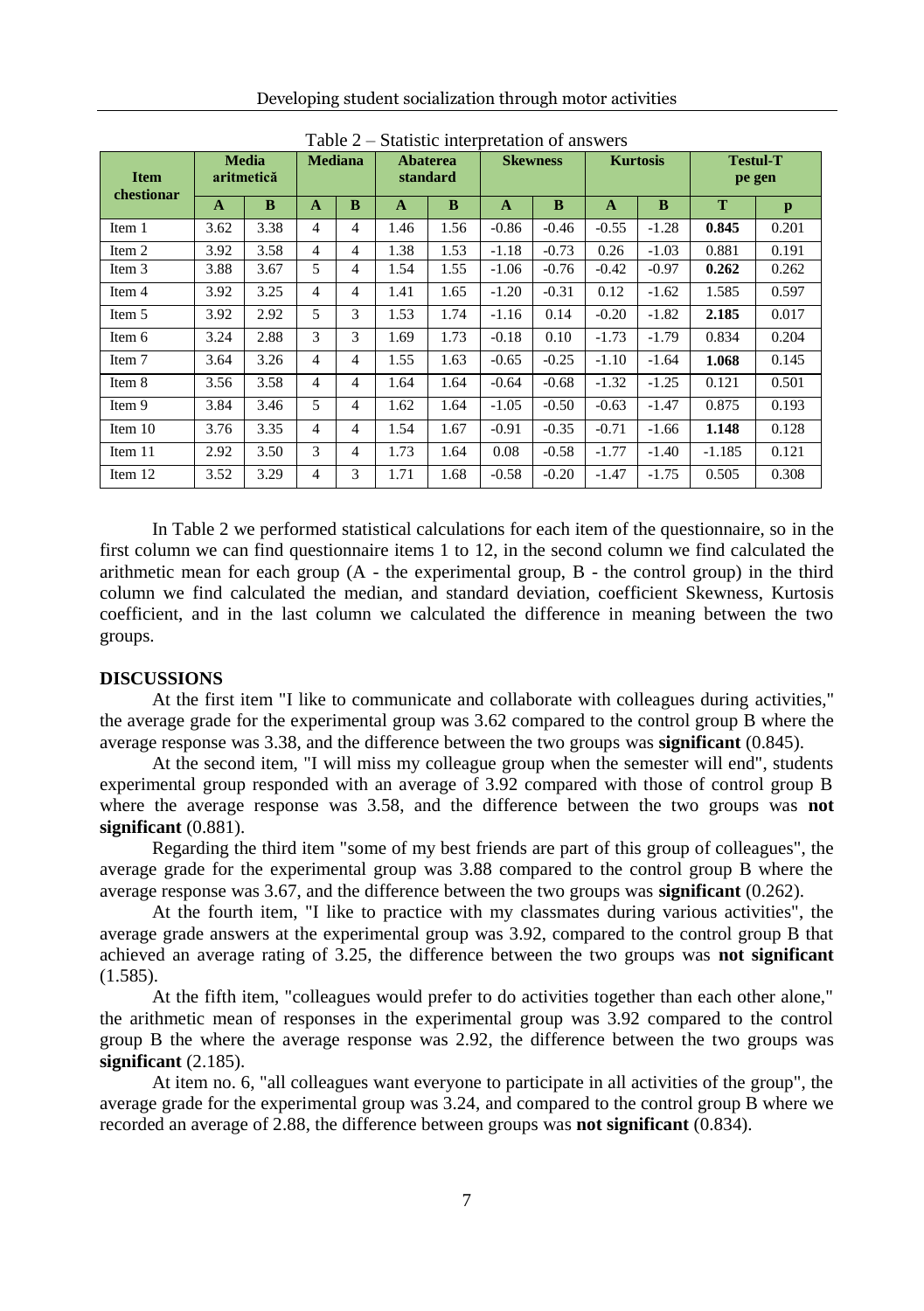Regarding item 7, "colleagues in our group meet and practice various activities outside classes", the average responses to the experimental group was 3.64, compared to the control group where the average was 3.26, the differences being **significant** (1,068).

Item 8, "our group spends time socializing before the beginning of classes and after graduation", we record for experimental group an average rating of 3.56 compared to the control group where the average was 3.58, the differences are **not significant** (0.121).

Regarding item 9, "group activities require our cooperation and mutual assistance to fulfill the assigned tasks", the average responses at the experimental group was 3.84, compared to the control group where the average was 3.46, and the differences are **not significant** (0875).

At item 10, "if one member of the group would have trouble for one of the exercises everybody would like to help", the average grade for the experimental group was 3.76 compared to the control group B where we recorded an average of 3.35 the difference between groups was **significant** (1.148).

Regarding item 11, "I can fulfill assigned tasks alone, without the help of other colleagues", average marks in the experimental group was 2.92 compared to the control group B the average response was 3.50, the difference between the two groups being **not significant** (-1.185).

At item 12, "colleagues in our group communicate and express itself freely during classes" media responses in the experimental group was 3.52 compared to the control group B the average response was 3.29, the difference between the two groups was **not significant** (0.505).

### **CONCLUSIONS**

The conclusions of our reseach showed that children from the experimental group A, which practice more sport activities, have better socialization and communication level that children from group B. Significant results between those two groups were found at the first item regarding the communication and collaboration between colleagues during activities. Also significant differences were found at item three that analysed the relationships between group members, many students from group A said that they have their best friends in this group.

We can observe significant differences between the experimental and control group at item 5 and 7 that analysed the teamwork in those groups, we can see that in group A students prefer to work in team rather than alone and also they meet and practice outside the classes.

Also in the experimental group A we can see that children are willing to help if anyone would need them, and we can observe that the difference was significant at item 10.

So the conclusions showed us that the experimental group have a better cohesion level, with high socialization an communication level, willing to help eachother, to work in teams and practice sport activities in their free time comparing to the control group that prefer to work alone, and be more individualist.

## **REFERENCES**

Cârstea, G. (2000), Theory and methods of physical education and sports, Publishing NA-DA, Bucharest, p. 32-42.

Dragnea, A., Stanescu, M., Teodorescu, S. Bota, A., Şerbănoiu, S., Tudor, V., (2006), Physical education and sport - theory and teaching, Ed Fest, Bucharest, p. 18-29.

Epuran, M. (1998), Aspects of socialization in sport, Sports science, Nr. 13, p. 7.

Eys, M.A., Carron, A.V., Bray, S.R., Brawley, L.R. (2007), Item wording of the measure and Internal Consistency of Cohesion: The Group Environment Questionnaire, In: Journal of Sport & Exercise Psychology, 29, 395.

Florea, A. (1998), Importance of extracurricular physical education in school, ANEFS, sport science, V, Nr. 13, p. 22.

Sopa, I. S., Pomohaci, M., (2014), Motor important sources of socialization activities at primary school level, at International Scientific Conference "Perspectives in Physical Education and Sport" in Constanta.

Sopa, I. S. (2014), The Role of motor socializing activities at primary school level. Published in the Bulletin of the Transylvania University of Brasov, Vol. 7 (56) No. 2-2014.